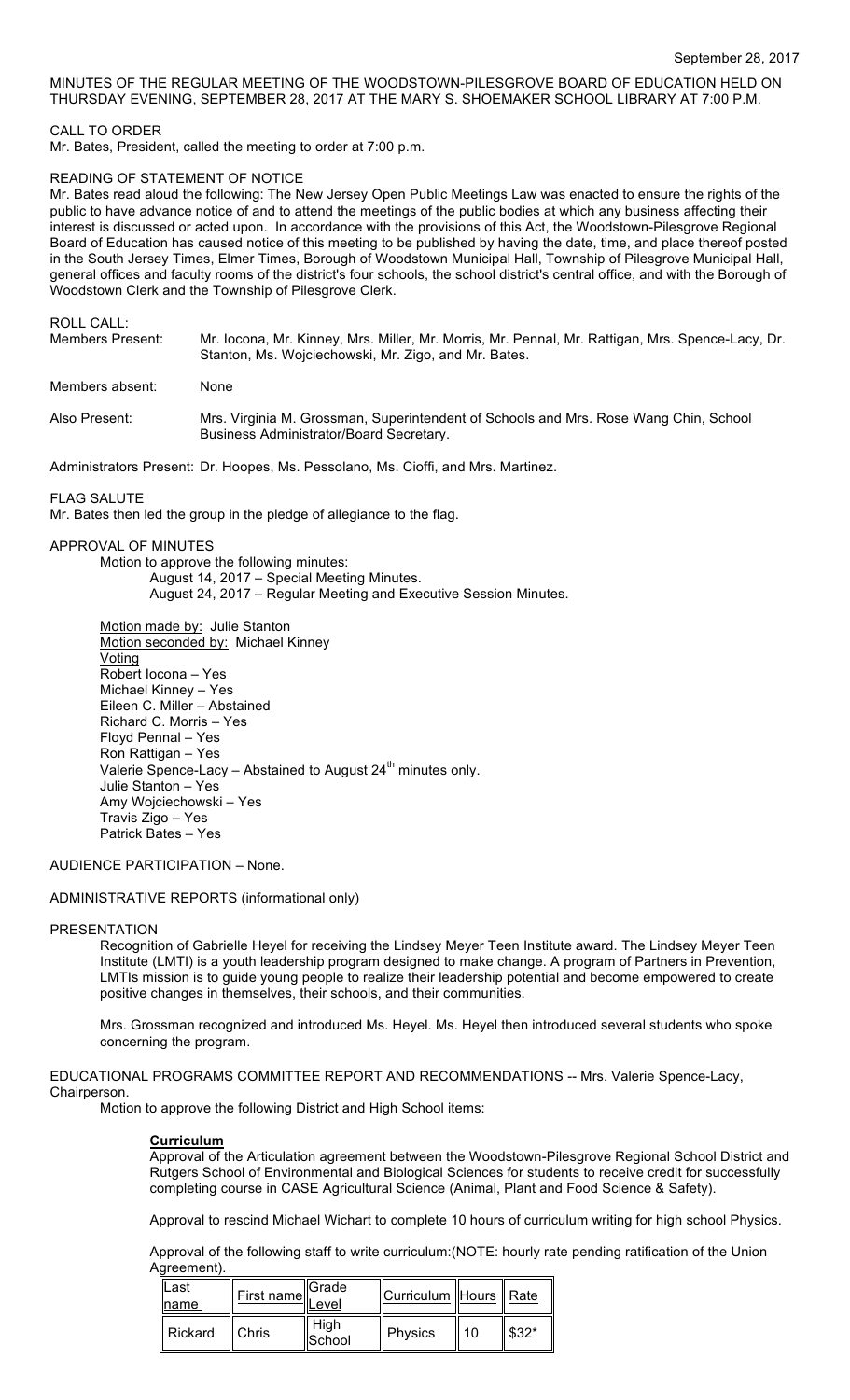# **Field Trips**

Approval of the following:

|             | Building Date of Trip | Destination                                        | Class/Group/Club         | Teacher        |
|-------------|-----------------------|----------------------------------------------------|--------------------------|----------------|
| <b>High</b> | 10/6 to 10/7/17       | Hotel ML, Mt. Laurel NJ                            | <b>FFA</b>               | D. Miller      |
| <b>High</b> | 10/13/17              | Pines Manor, Edison NJ                             | <b>FBLA</b>              | C. Levitsky    |
| High        | 10/26/17              | Pine Barrens, Chatsworth NJ                        | Ecology/Field<br>Biology | M. Williams    |
| High        | 10/27/17              | Pine Barrens, Chatsworth NJ                        | Ecology/Field<br>Biology | M. Williams    |
| High        | 10/30/17              | Pine Barrens, Chatsworth NJ                        | Ecology/Field<br>Biology | M. Williams    |
| High        | 11/2/17               | <b>Atlantic City Convention Center</b>             | Guidance                 | N.<br>Hathaway |
| High        | 11/4/17               | Penns Grove High School, Penns Grove<br>ΝJ         | <b>Marching Band</b>     | J. Ludlam      |
| High        | 11/8 to<br>11/10/17   | Claridge & Atlantic City Convention<br>Center      | Music                    | K. Gunther     |
| High        | 11/16/17              | <b>Rutgers School of Environmental</b><br>Sciences | <b>FFA</b>               | D. Miller      |
| High        | 11/19/17              | NJPAC, Newark NJ                                   | Music                    | K. Gunther     |

# **Professional Development**

Approval for travel reimbursement to Nan Hathaway for the July 2017 ASCA Annual Conference in the amount of \$1,477. (NOTE: Final cost is \$2,433.76 with the addition of the \$1,477. Approval is necessary due to exceeding the prior Board action.)

# **Professional Development**

|              | Approval of the following: |                                       |                                            |                                          |         |  |
|--------------|----------------------------|---------------------------------------|--------------------------------------------|------------------------------------------|---------|--|
| <u>Last</u>  | First                      | Date(s)                               | Location                                   | Workshop                                 | Cost    |  |
| Snyder       | Chris                      | 10/6/17                               | ∥Rowan at GCC                              | Teaching & Learning<br>Sup.& Init.       | \$12.03 |  |
| Heyel        | Gabrielle                  | 11/1/17                               | <b>BCC</b>                                 | Federal & State<br><b>Financial Aide</b> | \$-     |  |
| Snyder       | Chris                      | 9/18/17                               | Inspira Health Network,<br><b>Vineland</b> | Homeless Workshop   \$17.73              |         |  |
| Hathaway Nan |                            | 10/20 &<br>12/8/17; 2/23<br>8 5/24/18 | <b>Camden County College</b>               | Directors Meeting                        | \$-     |  |

# **Field Experience/Practicum/Internships**

Approval of the following for the 2017-2018 School Year:

| lLast  | <b>IFirst</b> | Type                                                                                  | College/Univ. | <b>Staff</b> |
|--------|---------------|---------------------------------------------------------------------------------------|---------------|--------------|
| Kniaht | <b>Uulie</b>  | Administrative Internship  Wilmington University  Senor, Richard                      |               |              |
|        |               | Micheletti  Melissa  Administrative Internship  Wilmington University  Senor, Richard |               |              |

Motion made by: Valerie Spence Lacy Motion seconded by: Richard C. Morris Voting Robert Iocona – Yes Michael Kinney – Yes Eileen C. Miller – Yes Richard C. Morris – Yes Floyd Pennal – Yes Ron Rattigan – Yes Valerie Spence-Lacy – Yes Julie Stanton – Yes Amy Wojciechowski – Yes Travis Zigo – Yes Patrick Bates – Yes

Motion to approve the following Middle School, Shoemaker School, and Early Childhood Learning Center items (voting not applicable to sending district representatives):

Approval of the Harassment, Intimidation and Bullying report dated September 15, 2017.

### **Field Trips**

Approval of the following field trips for the 2017-2018 school year:

| Middle School   |         |                       |                  |          |
|-----------------|---------|-----------------------|------------------|----------|
| <b>Building</b> | Date    | Destination           | Class/Group/Club | Teacher∥ |
| Middle          | 9/29/17 | Camp Edge, Alloway NJ | <b>STAND</b>     | J. Kelly |
| Middle          | 11/6/17 | Washington DC         | 8th Grade        | J. Kelly |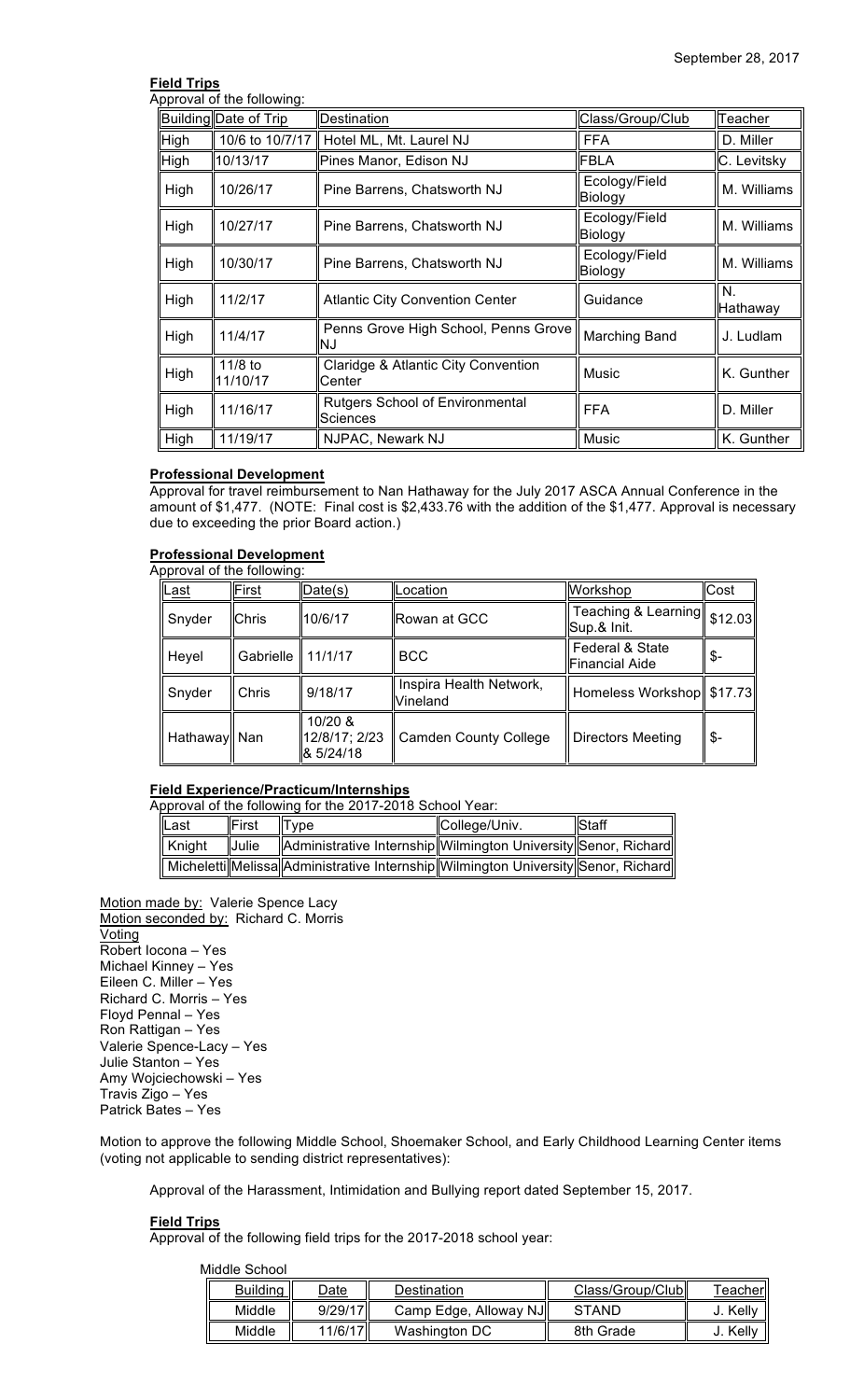| Shoemaker       |          |                  |                    |            |
|-----------------|----------|------------------|--------------------|------------|
| <b>Building</b> | Date     | Destination      | Class/Group/Clubll | Teacher    |
| Shoemakerll     | 10/27/17 | NJ State Housell | Grade 4            | G. Donahue |

# **Field Experience**

Approval of the following field experience requests for the 2017-2018 school year:

| Last     | First        | ™vpe                                     | College/Univ. | Staff                                       |
|----------|--------------|------------------------------------------|---------------|---------------------------------------------|
| Kitchinl | <b>Holly</b> | Practicum/School<br>Nursing 8/29-12/5/17 | Rowan Univ.   | Gillespie, Karen                            |
| Kitchinl | <b>Holly</b> | Internship                               | Rowan Univ.   | Mealey, Shelly<br>(approved in July<br>2017 |

### **Fundraisers**

Approval of the attached list of fundraisers for the 2017-2018 school year. (see page \_\_\_)

Motion made by: Valerie Spence Lacy Motion seconded by: Eileen C. Miller **Voting** Robert Iocona – Yes Eileen C. Miller – Yes Floyd Pennal – Yes Ron Rattigan – Yes Valerie Spence-Lacy – Yes Julie Stanton – Yes Amy Wojciechowski – Yes Travis Zigo – Yes Patrick Bates – Yes

POLICY COMMITTEE REPORT AND RECOMMENDATIONS -- Mr. Robert Iocona, Chairperson.

Motion to approve the following policies for first reading: Policy #5136 - Fund-Raising Activities Policy #6145 Extracurricular Activities.

Motion made by: Robert locona Motion seconded by: Floyd Pennal Voting Robert Iocona – Yes Michael Kinney – Yes Eileen C. Miller – Yes Richard C. Morris – Yes Floyd Pennal – Yes Ron Rattigan – Yes Valerie Spence-Lacy – Yes Julie Stanton – Yes Amy Wojciechowski – Yes Travis Zigo – Yes Patrick Bates – Yes

PERSONNEL COMMITTEE REPORT AND RECOMMENDATIONS -- Mrs. Eileen Miller, Chairperson. Motion to approve the following District and High School items as recommended by the Superintendent:

# **Resignations/Retirements**

| Last                       | First           | lLocationllPosition |                                               | Effectivel |
|----------------------------|-----------------|---------------------|-----------------------------------------------|------------|
| $\ $ Kraft                 | <b>Jennifer</b> | <b>IHigh</b>        | <b>ISE Teacher</b>                            | 9/1/17     |
| $\ $ Foyle                 | Marybeth High   |                     | Extra-Duty position only: Choreography 9/1/17 |            |
| Ottaviano  Michelle   High |                 |                     | <b>Cafeteria</b>                              | 10/4/17    |

**New Staff** – *all new employees are pending Criminal History background check and certification. Salaries are pending negotiations.*

| Last              | First         | Location Position |                        | Effective Salary |                      | <b>Step</b>                                                                    |
|-------------------|---------------|-------------------|------------------------|------------------|----------------------|--------------------------------------------------------------------------------|
| <b>DiGregorio</b> | Marcie High   |                   | ∥SE<br>Teacher         | 9/18/17          | \$55,529             | $MA+30$ Step 1                                                                 |
| Hennig            | Nancy         | High              | Food<br><b>Service</b> | 10/1/17          |                      | \$9.00/hour 4 1/2 hours/day                                                    |
| <b>Nelson</b>     | Christie High |                   | ∥FT Para               | 9/29/17          | $\frac{1}{3}$ 19,239 | Step 1 - NOTE: This position<br>lincludes 12.5 hours/week as a<br>Library Aide |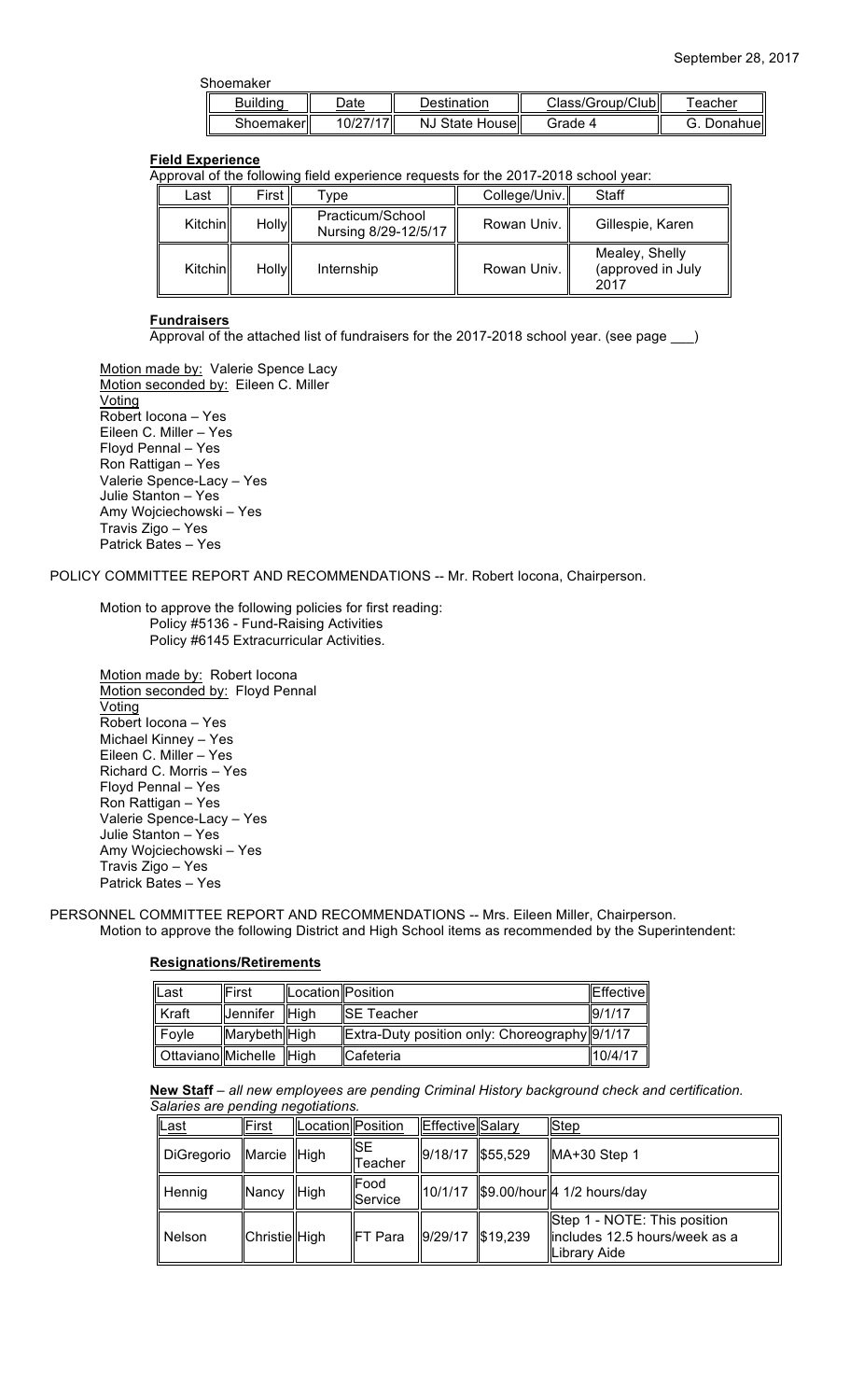## **Change of Step/Salary**

| llLast             | ∥First       | <b>IFrom</b> | То                                          | New Salary Effective |        |
|--------------------|--------------|--------------|---------------------------------------------|----------------------|--------|
| $\parallel$ Knight | <b>Julie</b> |              | $  BA, Step 6  BA+30, Step 6  $52,799$      |                      | 9/1/17 |
|                    |              |              | Micheletti Melissa BA, Step 7 BA+30, Step 7 |                      |        |

# **Athletics/Extra Duty Positions/Meetings**

Approval of the High School Athletics and Extra Duty Positions for the 2017-2018 school year. (see page  $)$ .

Approval for Laurie Miles for a 7th period class two (2) days per week effective 9/7/2017 through 6/30/18.

Approval of payment for the following staff participation in the Math Network Meeting on 9/29/17.

| Last            | First   |
|-----------------|---------|
| <b>Bialecki</b> | Chris   |
| Dunner          | Don     |
| Gloway          | Joanne  |
| <b>Stark</b>    | Karma   |
| Vinciguerra     | Heather |

# **Approval of Substitutes**

| Last                            |                     | First   Position   Location(s)  Effective |         |
|---------------------------------|---------------------|-------------------------------------------|---------|
| Mermingis Eleni   Teacher   All |                     |                                           | 9/29/17 |
| Kochis                          | Karen Cafeteria All |                                           | 9/29/17 |
| ∥ Burnett                       | Claire Teacher All  |                                           | 9/29/17 |

**Anti-Bullying Specialist** - Approval of Kristine Knorr as the Anti-Bullying Specialist at the High School for the 2017-2018 school year.

### **Approval of Volunteers** -High School Only

| Last | $\Vert$ First | Teacher/Adv./Coach Activity Tier I/II |             |     |
|------|---------------|---------------------------------------|-------------|-----|
|      |               | Donnini Julianne Ludlam, James        | <b>Band</b> | llu |

**Speech Language Pathologist Contractor** - Approval of EBS Healthcare for Speech Language Pathologist through 11/8/2017. (NOTE: This is to fulfill a maternity leave of absence.)

### **Custodian of Records**

Approval of Rose Chin as the Custodian of Records for the 2017-2018 school year.

Approval of Andrea Bramante as the Title IX Coordinator for the 2017-2018 school year.

Motion made by: Eileen C. Miller Motion seconded by: Ron Rattigan Voting Robert Iocona – Yes Michael Kinney – Yes Eileen C. Miller – Yes Richard C. Morris – Yes Floyd Pennal – Yes Ron Rattigan – Yes Valerie Spence-Lacy – Abstained to the approval of Andrea Bramante as Title IX coordinator only. Julie Stanton – Yes Amy Wojciechowski – Yes Travis Zigo – Yes Patrick Bates – Yes

Motion to approve the following Middle School, Shoemaker School and Early Childhood Learning Center Items as recommended by the Superintendent (voting not applicable to sending district representative):

# **Resignations/Retirement**

| Last                                               | First | Location                  | Position       | Effective  |
|----------------------------------------------------|-------|---------------------------|----------------|------------|
| <b>Tillis</b>                                      | Donna | <b>IECLC</b>              | <b>FT</b> Para | 10/10/17*  |
| Locke                                              |       | Elizabeth Shoemaker Nurse |                | $11/1/17*$ |
| Timberman Michele Shoemaker Cafeteria Aide 9/20/17 |       |                           |                |            |
| *=release may be sooner pending replacement        |       |                           |                |            |

**New Staff** - *all new employees are pending Criminal History background check and certification. Salaries are pending negotiations. All salaries are pro-rated to start date and/or full/part time status.*

| <u>'Last</u>       | 'First       | <b>ILocation</b>          | <b>IPosition</b> | "Step | llSalarv                     | <b>Effective</b> |
|--------------------|--------------|---------------------------|------------------|-------|------------------------------|------------------|
| ll Sliwinski Donna |              | ∥ECLC                     | <b>IPT Para</b>  |       | \$19,239 (pro-rated) 9/29/17 |                  |
| ∣ Booth            | <b>Holly</b> | <b>IShoemakerIFT</b> Para |                  |       | $\frac{1}{2}$ \$19,239       | TBD              |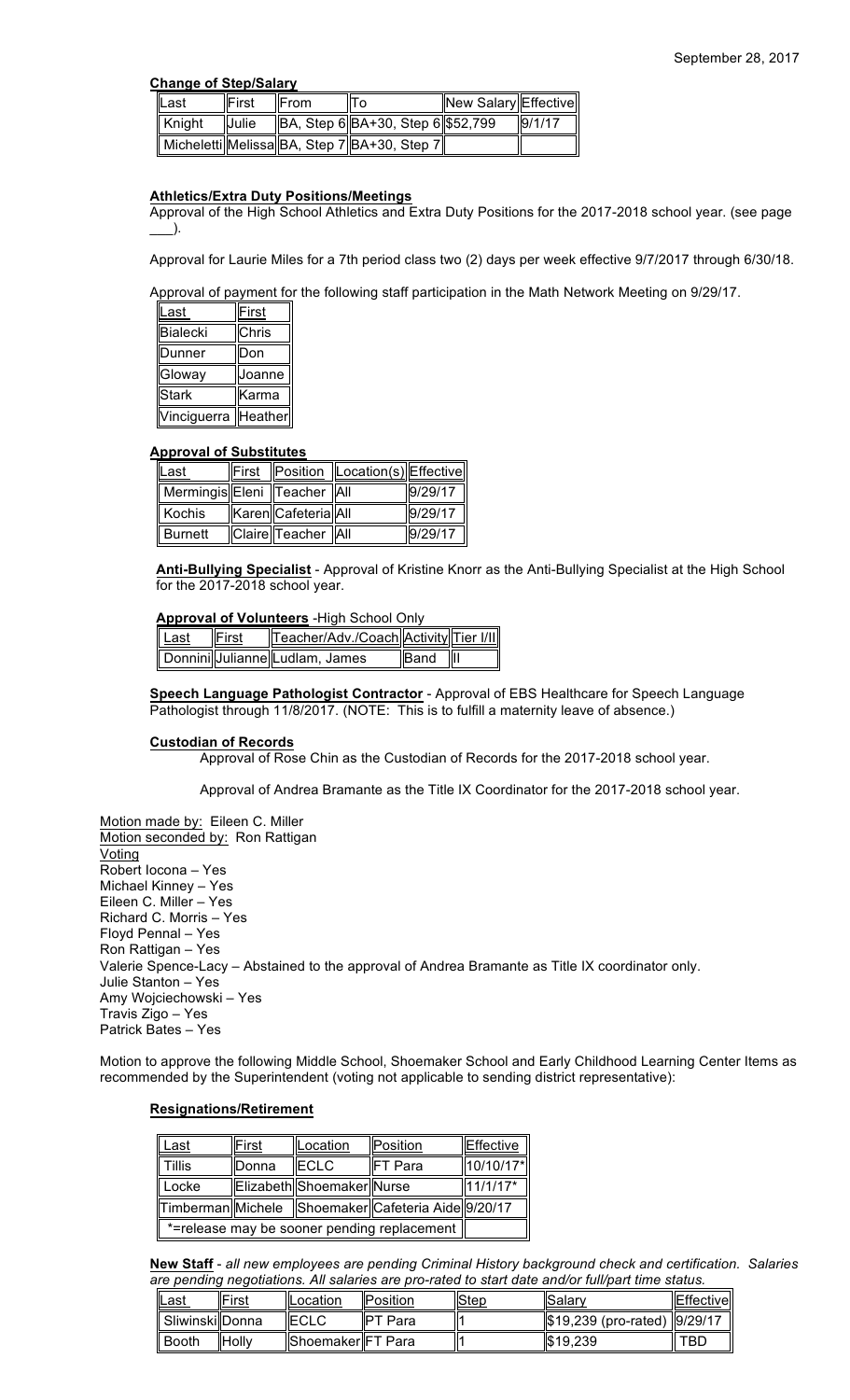| Gaston Debbie |               |                                    | Shoemaker Cafeteria Aide 2.5 hours/day \$9.48/hour |             |                              | 9/29/17 |
|---------------|---------------|------------------------------------|----------------------------------------------------|-------------|------------------------------|---------|
| ∥Giova        | <b>Alexis</b> | Shoemaker  PT Para                 |                                                    |             | \$19,239 (pro-rated) 9/29/17 |         |
|               |               | Williams Stephanie Shoemaker Nurse |                                                    | IBA. Step 1 | 1\$54.480                    | 9/29/17 |

### **Change of Step/Salary**

| <u> ∥Last</u> | l∣First | From | To                                                      | New Salary Effective |        |
|---------------|---------|------|---------------------------------------------------------|----------------------|--------|
| ∥ Petsch.     |         |      | $\ $ John $\ BA$ , Step 4 $\ MA$ , Step 4 $\ $ \$53,548 |                      | 9/1/17 |
|               |         |      | ∥ Murawski∥Ashley∥BA,Step 1 ∥MA, Step 1∥\$53,196        |                      | 9/1/17 |

### **Athletics/Extra Duty Positions - 2017-2018 School Year**

Middle School- approval for the attached list of extra duty positions. (see page \_ Shoemaker - approval for the attached list of extra duty positions. (see page \_ ECLC - approval for the attached list of extra duty positions. (see page \_\_\_)

**Substitutes** (Note: all salaries are pro-rated to start/end dates.)

Long Term Substitute(s)

| Building | $\parallel$ In for:                     | llPosition⊹     | lLast | ∥First ∥Term                          | l Salar∨                                      |
|----------|-----------------------------------------|-----------------|-------|---------------------------------------|-----------------------------------------------|
| I ECLC   | Schulze, Alison   Kindergarten   Stites |                 |       | Brie    9/6/17 - 12/13/17             | $\frac{1}{2}49,048$<br>$  $ (BA, Step 1) $  $ |
|          | Shoemaker   DuBois, Jillian             | $\ $ PT Achieve |       | McQueston   Tara   9/29/17 - 12/11/17 | $\frac{1}{2}49,048$<br>$  $ (BA, Step 1) $  $ |

### **Substitutes**

| Last First |                       | Position Location(s)                                | Effective |
|------------|-----------------------|-----------------------------------------------------|-----------|
|            |                       | Hiles Christine   Teacher ECLC, Shoemaker   9/29/17 |           |
|            | Kirby Stephanie Nurse | ECLC, Shoemaker  9/29/17                            |           |

## **Anti-Bullying Specialist - 2017-2018 School Year.**

| Building                      | Last   | First     |  |
|-------------------------------|--------|-----------|--|
| Middle                        | Micale | Kimberly  |  |
| Shoemaker Hildebrand Jennifer |        |           |  |
| <b>ECLC</b>                   | Silver | Stephanie |  |

### **Volunteers**

Middle School - approval of attached list (see page \_ Shoemaker - approval of attached list. (see page \_ ECLC - approval of attached list. (see page \_\_\_)

### **Leave of Absence**

| Last First |                      | Building From To |                       |
|------------|----------------------|------------------|-----------------------|
|            | Little Caroline ECLC |                  | $\ 1/2/18\ 3/26/18\ $ |

Motion made by: Eileen C. Miller Motion seconded by: Ron Rattigan **Voting** Robert Iocona – Yes Eileen C. Miller – Yes Floyd Pennal – Yes Ron Rattigan – Yes Valerie Spence-Lacy – Yes Julie Stanton – Yes Amy Wojciechowski – Yes Travis Zigo – Yes Patrick Bates – Yes

FINANCE/FACILITIES/TRANSPORTATION COMMITTEE REPORT AND RECOMMENDATIONS -- Mr. Floyd Pennal, Chairperson.

 $\mathcal{L}_\text{max}$  , and the set of the set of the set of the set of the set of the set of the set of the set of the set of the set of the set of the set of the set of the set of the set of the set of the set of the set of the

Motion to approve the following financial reports (Note: Goal #3): (see Board Minutes Financial Back-up Binder for details).

> Pursuant to N.J.A.C. 6A:23A-16.10 (c)3, I certify that as of August 31, 2017, no budgetary line item account has obligations and payments (contractual orders) which in total exceed the amount appropriated by the Woodstown-Pilesgrove Regional Board of Education pursuant to N.J.S.A. 18A:22-8.1 and N.J.S.A. 18A:22-8.2 and no budgetary line item account has been over-expended in violation of N.J.A.C. 6:23- 16.10 (a)1.

Board Secretary **Date** 

The August 31, 2017, final Report of the Treasurer of School Funds for the 2017-2018 school year is in agreement with the August 31, 2017, final Report of the Board Secretary, pending audit.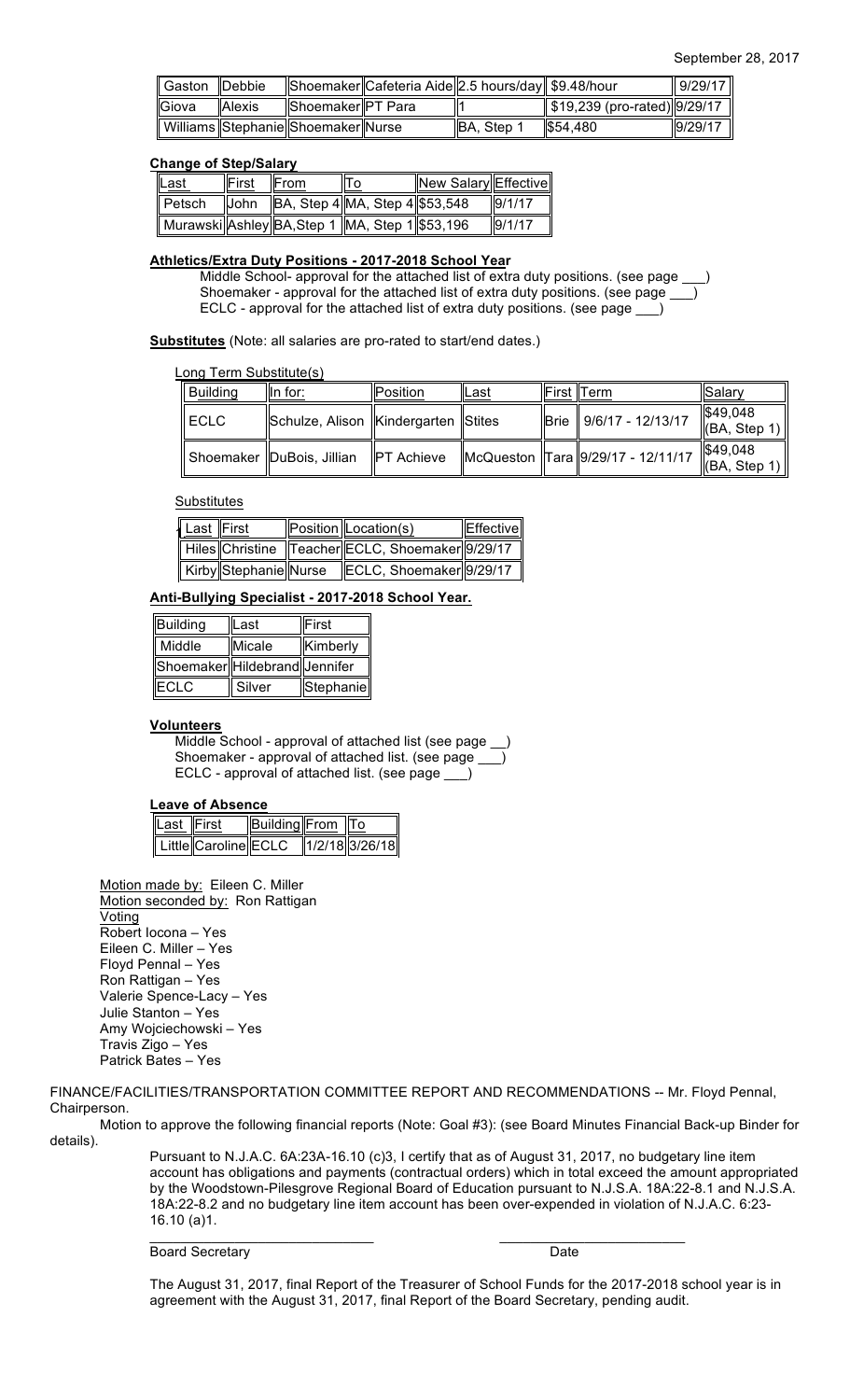Pursuant to N.J.A.C. 6A:23A-16.10(c)4, that the Woodstown-Pilesgrove Regional Board of Education certifies that as of August 31, 2017, and after review of the Secretary's Monthly Financial Report and the Treasurer's Monthly Financial Report and upon consultation with the appropriate district officials, to the best of the Board's knowledge, no major account or fund has been over-expended in violation of N.J.A.C. 6A:23A-16.10(a)1 and that sufficient funds are available to meet the district's financial obligations for the remainder of the fiscal year.

EFT's for August 2017, additional hand check payments for August 2017, and payment list for the month of September 2017.

Transfer of funds as previously approved by the Superintendent pursuant to 18A:22-8.1 for the month of August 2017.

Additional financial reports as follows:

Student Activities and Athletics for the month of August 2017. Scholarships for the month of August 2017. Odyssey of the Mind for the month of August 2017. Woodstown Community School for the month of August 2017.

Motion made by: Floyd Pennal Motion seconded by: Valerie Spence-Lacy Voting Robert Iocona – Yes Michael Kinney – Yes Eileen C. Miller – Yes Richard C. Morris – Yes Floyd Pennal – Yes Ron Rattigan – Yes Valerie Spence-Lacy – Yes Julie Stanton – Yes Amy Wojciechowski – Yes Travis Zigo – Yes Patrick Bates – Yes

Motion to approve the following District and High School items:

Contract with P.E.S.I for home instruction services for high school student (NJSmart #3025993161) effective September 5, 2017. (attachment)

Contract with YALE School Inc. for the attendance of the following high school students in the amount of \$51,687.00 per student for the 2017-2018 school year:

NJSmart #4971130297 NJSmart #8687942115 NJSmart #5175884585 NJSmart #8356017265

Accept the New Jersey School Insurance Group Safety Grant award in the amount \$4,472.64.

Approve the Three-Year Comprehensive Maintenance Plan for 2016-2017 through 2018-2019, Form M-1 as contained in the NJQSAC, and resolution.

Title I and II instructor salary charge-off's for the 2017-2018 school year. (see page )

St. Matthews Recreation Center pool rental agreement for the Woodstown High School Swim Team.

Contract with Gloucester County Special Services School District for route Y1337 to transport home high school Twilight student (NJ SMART #9700817401) at total route cost of \$65.00 per diem with \$1.50 mileage increase/decrease plus a 7% administrative fee for the 2017-2018 school year. Per diem cost listed above are the total route cost. This route may contain students from other districts and therefore the cost per diem will be prorated accordingly by GCSSSD.

Contract with Gloucester County Special Services School District for route S6204 to transport one post graduate student (NJ SMART #4971130297) to YALE School at Camden County College Campus for the 2017-2018 school year. Total route cost is estimated at \$250.00 per diem, plus a 7% administrative fee. Per diem cost listed above are the total route cost. This route may contain students from other districts and therefore the cost per diem will be prorated accordingly by GCSSSD.

Woodstown High/Middle School Bus Emergency Evacuation Drill performed on September 11, 2017.

Joint transportation agreement with Penns Grove – Carney's Point Regional School District for route SHS06 to transport one high school student (NJ SMART #2464380751) to Salem County Vocational Technical School Academy located at Schalick High School. Woodstown's shared cost is \$50.00 per diem for the 2017-2018 school year.

Contract with Computer Solutions Inc., (CSI) to provide hardware, software and support for the district's budget, human resources, and payroll systems.

Contract with Salem County Vocational Technical School for a shared services agreement for food service consultant services.

Contract with the Salem County College for a shared services agreement for facility management.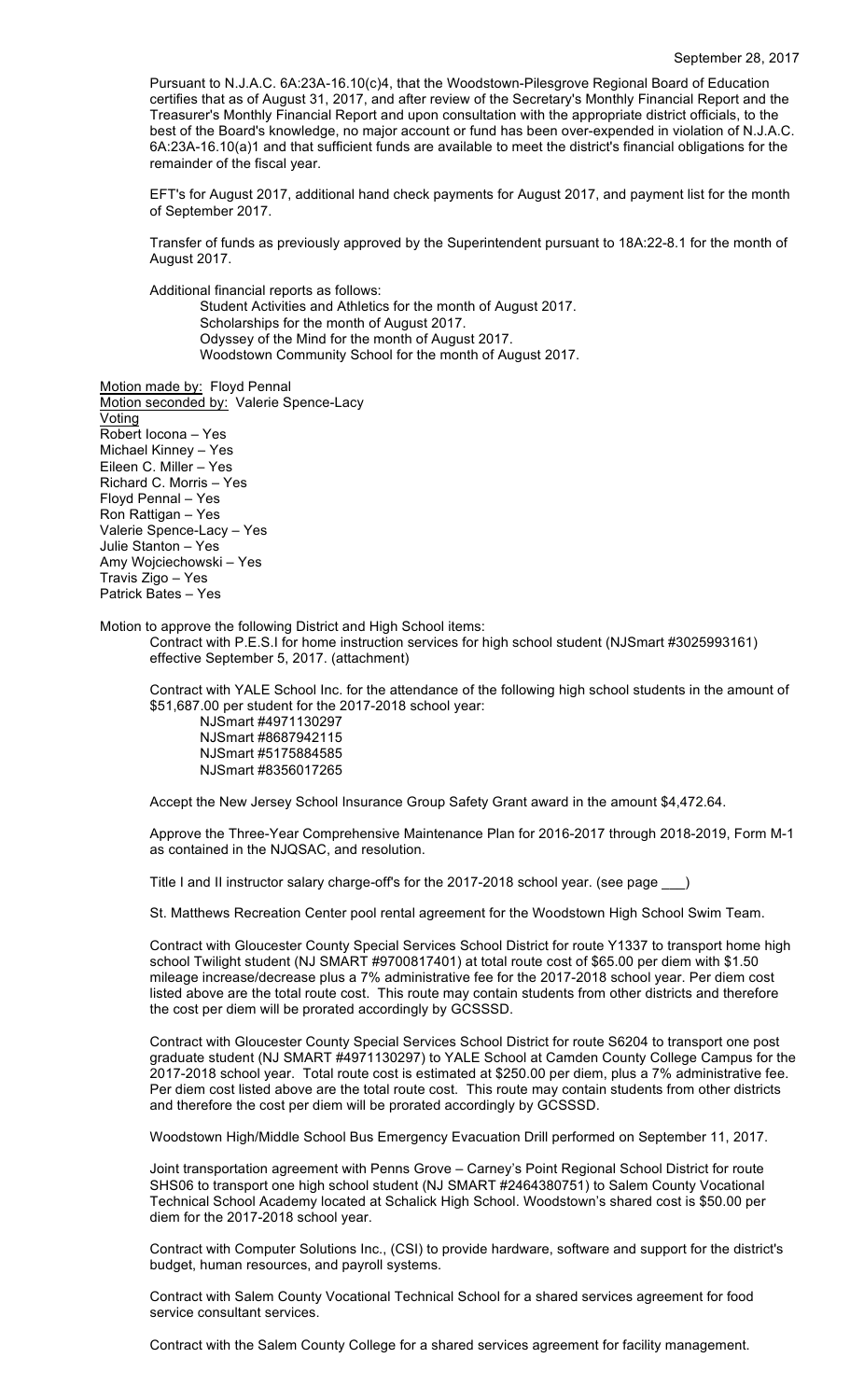Motion made by: Floyd Pennal Motion seconded by: Valerie Spence-Lacy Voting Robert Iocona – Yes Michael Kinney – Yes Eileen C. Miller – Yes Richard C. Morris – Yes Floyd Pennal – Yes Ron Rattigan – Yes Valerie Spence-Lacy – Yes Julie Stanton – Yes Amy Wojciechowski – Yes Travis Zigo – Yes Patrick Bates – Yes

Motion to approve the following Middle School and Elementary School items (voting not applicable to sending district representatives):

Contract with YALE Inc., for the attendance of middle school student (NJSmart #6216115392) in the amount of \$8,760.00 for the 2017 summer extended school year program effective July 6, 2017.

Mary S. Shoemaker School Bus Emergency Evacuation Drill performed on September 8, 2017.

Early Childhood Learning Center School Bus Emergency Evacuation Drill performed on September 20, 2017.

Approval of the Woodstown-Pilesgrove PTO to hold a "Run for Education" at the Marlton Recreational Field on September 30, 2017 from 6:30 a.m. to 11:00 a.m.

Motion made by: Floyd Pennal Motion seconded by: Robert Iocona Voting Robert Iocona – Yes Eileen C. Miller – Yes Floyd Pennal – Yes Ron Rattigan – Yes Valerie Spence-Lacy – Yes Julie Stanton – Yes Amy Wojciechowski – Yes Travis Zigo – Yes Patrick Bates – Yes

### OLD BUSINESS ITEMS – None.

### NEW BUSINESS ITEMS – None.

### OTHER REPORTS

- President -- Mr. Pat Bates reported on the following:
	- Congratulations to administration on another successful school opening.

Superintendent -- Mrs. Virginia M. Grossman reported on the following:

• An exhibit of referendum photos will be on display at the fall festival to thank the public for approving the referendum.

Business Administrator -- Mrs. Rose Wang Chin reported on the following:

- Negotiations were very pleasant and professional. Mrs. Chin publicly thanked Mr. Wichart for a successful negotiations.
- The company that supports the business office payroll/accounting software Edge is going out of business and will be replaced by the new company CSI.

### SENDING DISTRICT REPORTS

Alloway Township -- Mr. Richard Morris reported that school opening was successful.

Upper Pittsgrove Township -- Mr. Michael Kinney reported that school opening was successful.

SCHOOL AGE CHILD CARE (SACC) REPORT -- Mr. Robert locona reported that SACC is underway.

DELEGATE REPORT – Mrs. Eileen Miller reported that the first county meeting for 17-18 will be held October 18<sup>th</sup> at the Riverview Inn in Pennsville.

### AG SCIENCE ADVISORY BOARD REPORT – None

### FUTURE MEETINGS

- October 17, 2017 Finance/Facilities Committee, 5:30 p.m., district office.
- October 17, 2017 Policy Committee, 6:30 p.m., district office.
- October 19, 2017 Ed Programs Committee, 5:30 p.m., district office.
- October 19, 2017 Personnel Committee, 6:30 p.m., district office.
- October 26, 2017 Regular Board Meeting, 7:00 p.m., Mary S. Shoemaker School Library.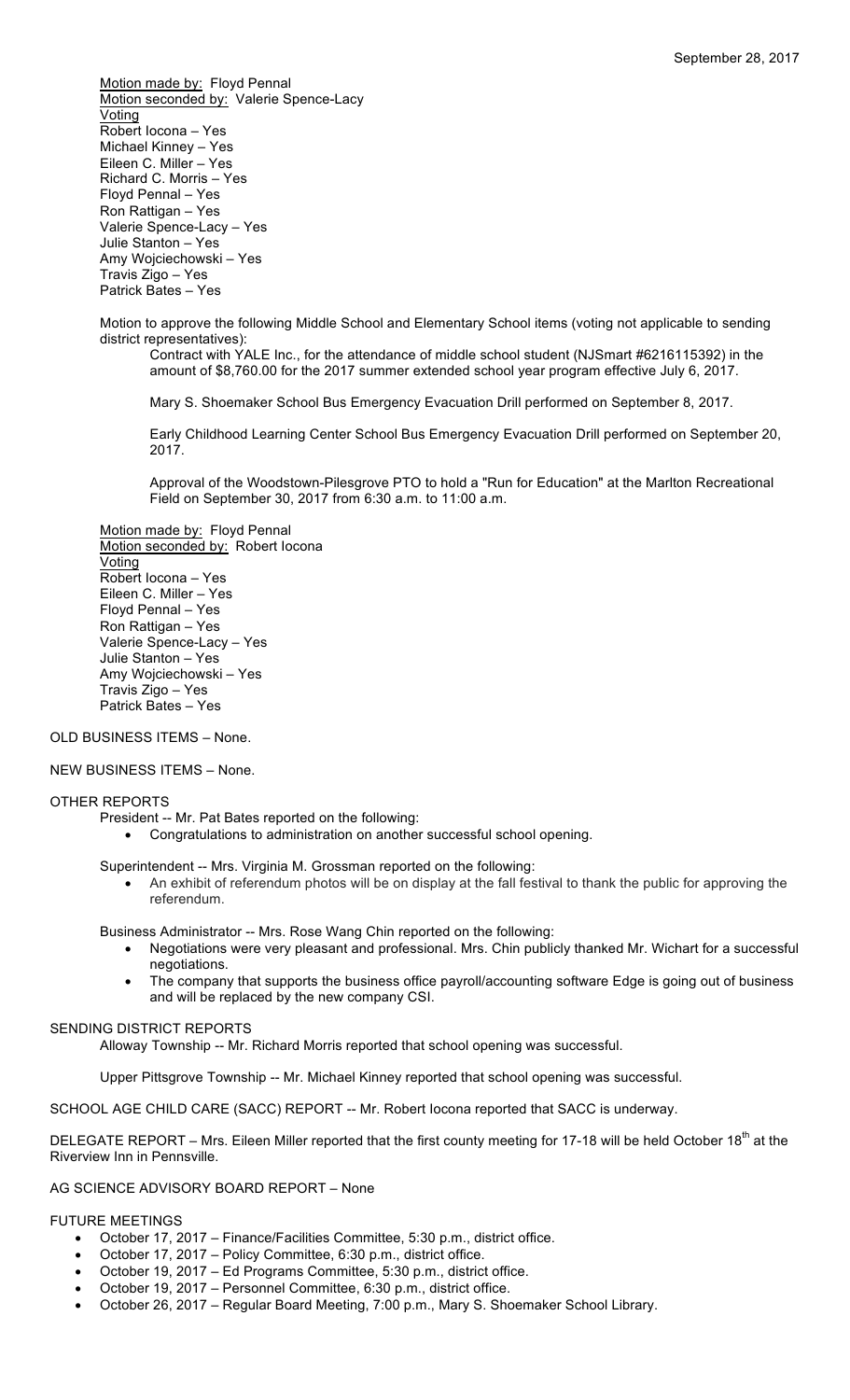### RECESS INTO EXECUTIVE SESSION I

The Open Public Meetings Act allows the Board to enter into executive session for confidential matters (N.J.S.A. 10:4- 12b). Matters discussed in executive session will remain confidential until such time as the need for confidentiality no longer exists.

Motion that the Board of Education enter into executive session, by resolution, to discuss negotiations progress. It is expected that the executive session will last approximately 30 minutes. The Board will reconvene in open public session immediately following. Formal action may or may not be taken as a result of the executive session. (7:50 p.m.)

Motion made by: Eileen C. Miller Motion seconded by: Ron Rattigan Voting Robert Iocona – Yes Michael Kinney – Yes Eileen C. Miller – Yes Richard C. Morris – Yes Floyd Pennal – Yes Ron Rattigan – Yes Valerie Spence-Lacy – Yes Julie Stanton – Yes Amy Wojciechowski – Yes Travis Zigo – Yes Patrick Bates – Yes

RESUMPTION OF PUBLIC PORTION OF THE MEETING Motion to resume the public portion of the meeting at 8:10 p.m.

> Motion made by: Eileen C. Miller Motion seconded by: Julie Stanton **Voting** Robert Iocona – Yes Michael Kinney – Yes Eileen C. Miller – Yes Richard C. Morris – Yes Floyd Pennal – Yes Ron Rattigan – Yes Valerie Spence-Lacy – Yes Julie Stanton – Yes Amy Wojciechowski – Yes Travis Zigo – Yes Patrick Bates – Yes

MOTIONS OUT OF EXECUTIVE

Motion to approve a contract between the Woodstown-Pilesgrove Regional School District and student NJSMART #6207902789.

Motion made by: Eileen C. Miller Motion seconded by: Travis Zigo Voting Robert Iocona – Yes Michael Kinney – Yes Eileen C. Miller – Yes Richard C. Morris – Yes Floyd Pennal – Yes Ron Rattigan – Yes Valerie Spence-Lacy – Yes Julie Stanton – Yes Amy Wojciechowski – Yes Travis Zigo – Yes Patrick Bates – Yes

Motion to approve the WPREA Agreement for July 1, 2017 through June 30, 2020.

Motion made by: Julie Stanton Motion seconded by: Valerie Spence-Lacy Voting Robert Iocona – Abstained Michael Kinney – Yes Eileen C. Miller – Abstained Richard C. Morris – Yes Floyd Pennal – Abstained Ron Rattigan – Yes Valerie Spence-Lacy – Yes Julie Stanton – Yes Amy Wojciechowski – Abstained Travis Zigo – Abstained Patrick Bates – Yes